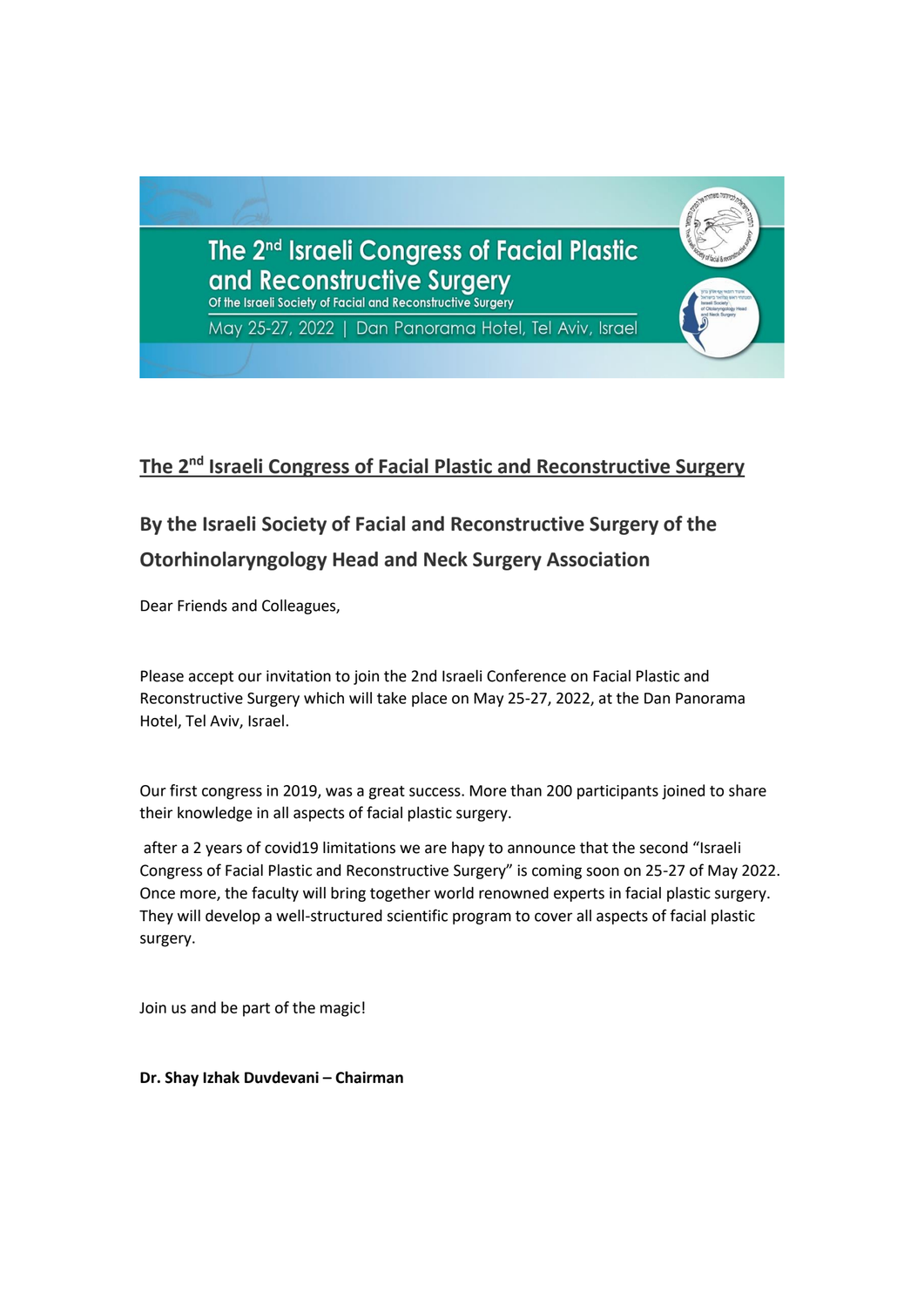### **The main topics of the conference are:**

Rhinoplasty Facelift Oculoplasty **Otoplasty** Maxillofacial Surgery Facial reconstruction Office procedures Marketing law and ethics

**Invited speakers:** Will be announced shortly

#### **Committee members:**

#### **Shay Izhak Duvdevani, MD**

Otorhinolaryngology-head and neck surgery specialist

Facial Plastic and Reconstructive Surgeon

**Yosef Shem -Tov, MD**  Otolaryngology Head & Neck surgery Facial plastic surgery

#### **Alain Hazan, MD**

E.N.T Surgery, Nasal Reconstruction Service, E.N.T department, Rabin Medical Center

#### **Eyal Sela, MD**

Director of Otolaryngology Head & Neck Surgery Joined Galilee Medical Center's administration in 2013.

#### **Marina Landau, MD**

A medical and cosmetic dermatologist. board member of the International Society for Dermatologic Surgery, past President of the Israel Society for Dermatologic Surgery, and member of the American Academy of Dermatology.

#### **Moris hartstein, MD, FACS**

Director of Oculoplastics, Department of Ophthalmology, Assaf Harofeh Medical Center, Tel Aviv University Sackler Faculty of Medicine.

#### **Tal Yoffe, MD, DMD**

Senior Surgeon, Orthognathic Surgery Service Department of Cranio-Maxillofacial Surgery Sheba Medical Center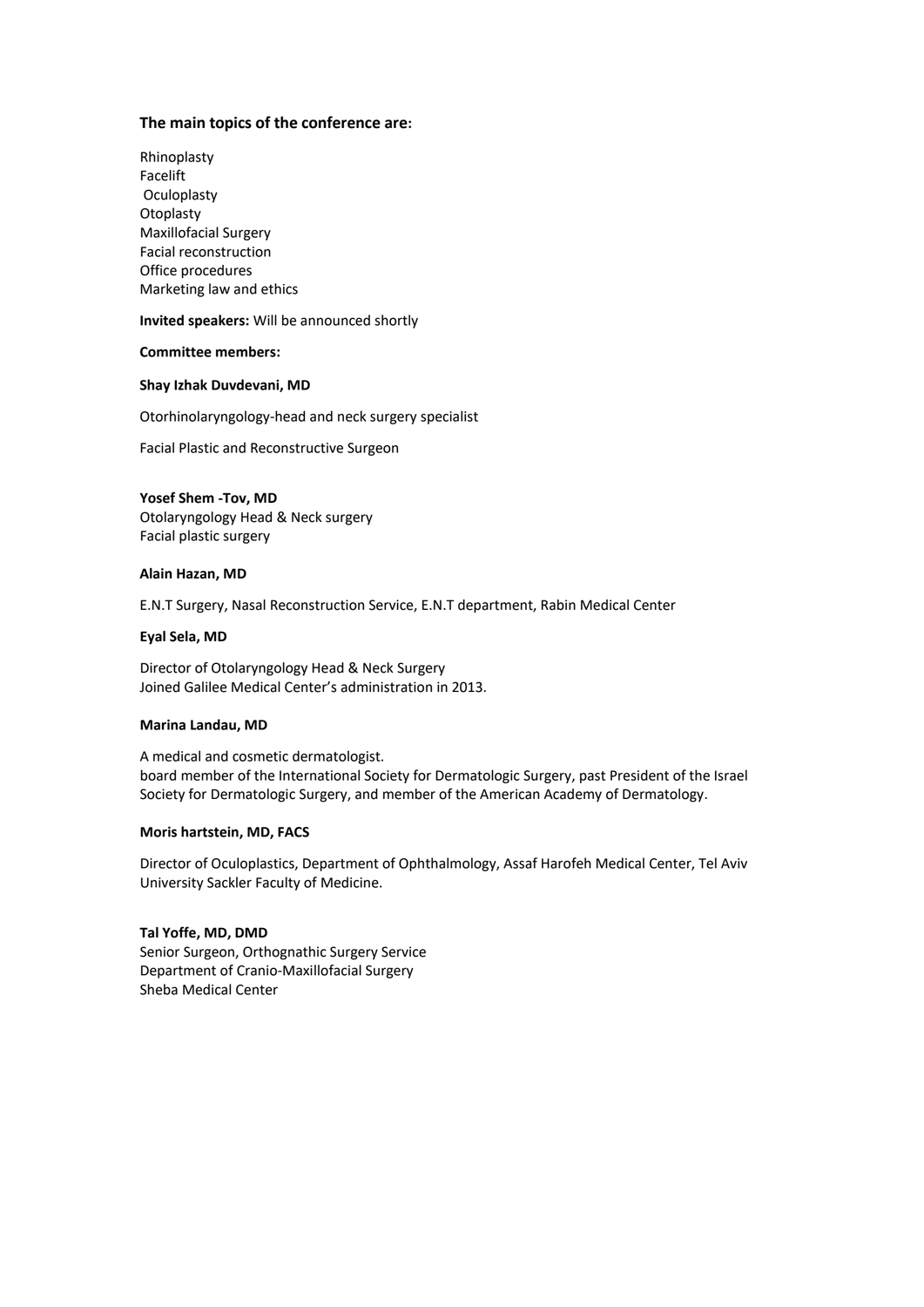## **Sponsorship Opportunities**

**Feel free to speak with our industry manager about a tailor-made individual package for your** 

**organization. Everything is possible!**

# **40,000 ILS Gold Sponsorship**

- **Industry Supported Symposium** Sponsorship of a Satellite Symposium. The program is to be decided solely by the Conference Scientific Committee (Satellites will be allocated on a "first come, first served basis").
- **Exhibition Space**
	- ❖ 16 sqm (8/2) exhibition space. Allocation based on a "first come, first served basis." ❖ 4 exhibitor badges.
- **Advertisement**
	- $\cdot \cdot$  1 insert for promotional purposes in the conference bag (Insert of up to 8 A4 pages to be provided by sponsor, subjected to approval of Conference Secretariat).
	- ❖ Acknowledgment of Sponsorship in the conference book or app as "Gold Sponsor"
	- ❖ One page color advertisement in the Final Program or conference app
	- ❖ Sponsor's logo with hyperlink on Conference website.
	- ❖ Up to 30 words company/product profile in the Official Exhibition Catalogue

# **30,000 ILS** Silver Sponsorship

- **Exhibition Space**
	- ❖ 12 sqm (6/2) exhibition space. Allocation based on a "first come, first served basis." ❖ 4 exhibitor badges.
- **Advertisement**
	- $\cdot \cdot$  1 insert for promotional purposes in the conference bag (Insert of up to 8 A4 pages to be provided by sponsor, subjected to approval of Conference Secretariat).
	- ❖ Acknowledgment of Sponsorship in the conference book or app as "Silver Sponsor"
	- ❖ A half-page color advertisement in the Final Program or conference app
	- ❖ Sponsor's logo with hyperlink on Conference website.
	- ❖ Up to 30 words company/product profile in the Official Exhibition Catalogue

## **16,000 ILS Exhibition Space**

- **Exhibition Space**
	- ❖ 6 sqm exhibition space. Allocation based on a "first come, first served basis."
	- ❖ 2 exhibitor badges.
- **Advertisement**
	- ❖ Acknowledgment of Sponsorship in the conference book or app
	- ❖ Sponsor's logo with hyperlink on Conference website.
	- ❖ Up to 30 words company/product profile in the Official Exhibition Catalogue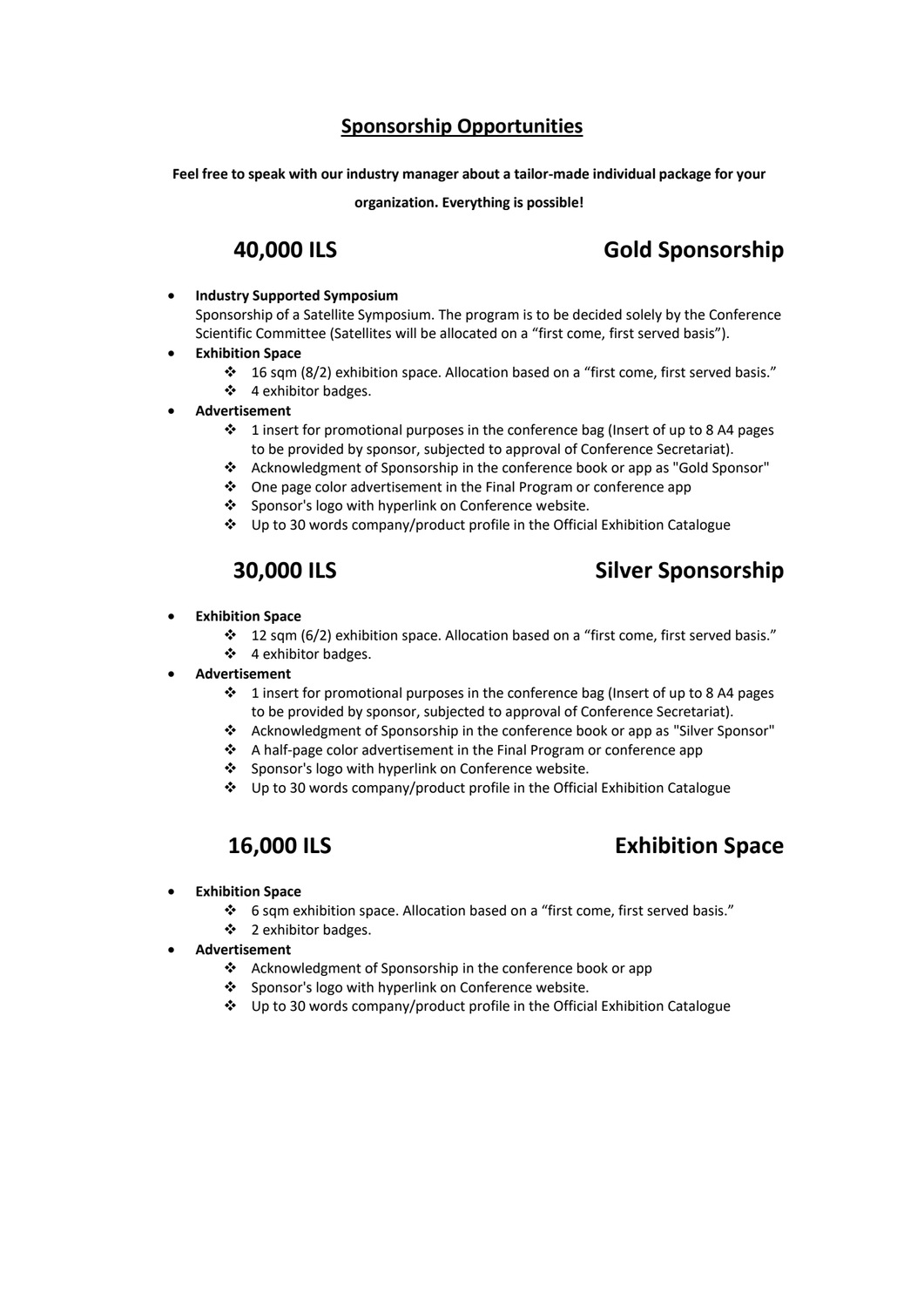# **15,000 ILS Sponsoring a Tutorials session**

**The company will provide the contents of the session as approved by the committee**

## • **Advertisement**

- ❖ Company's slide to be projected at the beginning of the session (provided by the sponsor)
- ❖ Acknowledgment of sponsorship in the conference book or app.
- ❖ Sponsor's logo with hyperlink on Conference website.
- ❖ 1 insert for promotional purposes in the Conference bag (Insert of up to 8 A4 pages to be provided by sponsor, subjected to approval of Conference Secretariat).
- ❖ Guest speaker (flight expenses & accommodation are not included in the sponsorship fee)
- ❖ Promotion sign to be placed near the podium (provided by the sponsor) must be approved by the conference coordinator

# **Coffee Breaks**

### **Sponsorship of Coffee breaks:**

- For one day **10,000 ILS**
- For the entire Conference **18,000 ILS**

Coffee will be served in the exhibition space during morning and afternoon breaks on each day of the conference sessions.

### **Sponsorship will be acknowledged as follows:**

- Sponsor's logo with hyperlink on Conference website
- 1 page advertisement in Conference Final Program or conference app
- Branding at the Coffee breaks is the sponsor's responsibility.

## **18,000 ILS Conference Bags**

**The organizers are in charge of the production of approximately 1000 delegate bags. The design of the bags needs to be approved by the sponsoring company.**

## **15,000 ILS Lanyards**

**The sponsoring company is responsible for the production of the lanyards.**

**The sponsoring company will provide approximately 1000 lanyards, on which the Conference and Sponsor's logo will be displayed. The design of the lanyards needs to be approved by the organizers.**

# **10,000 ILS Conference Badges**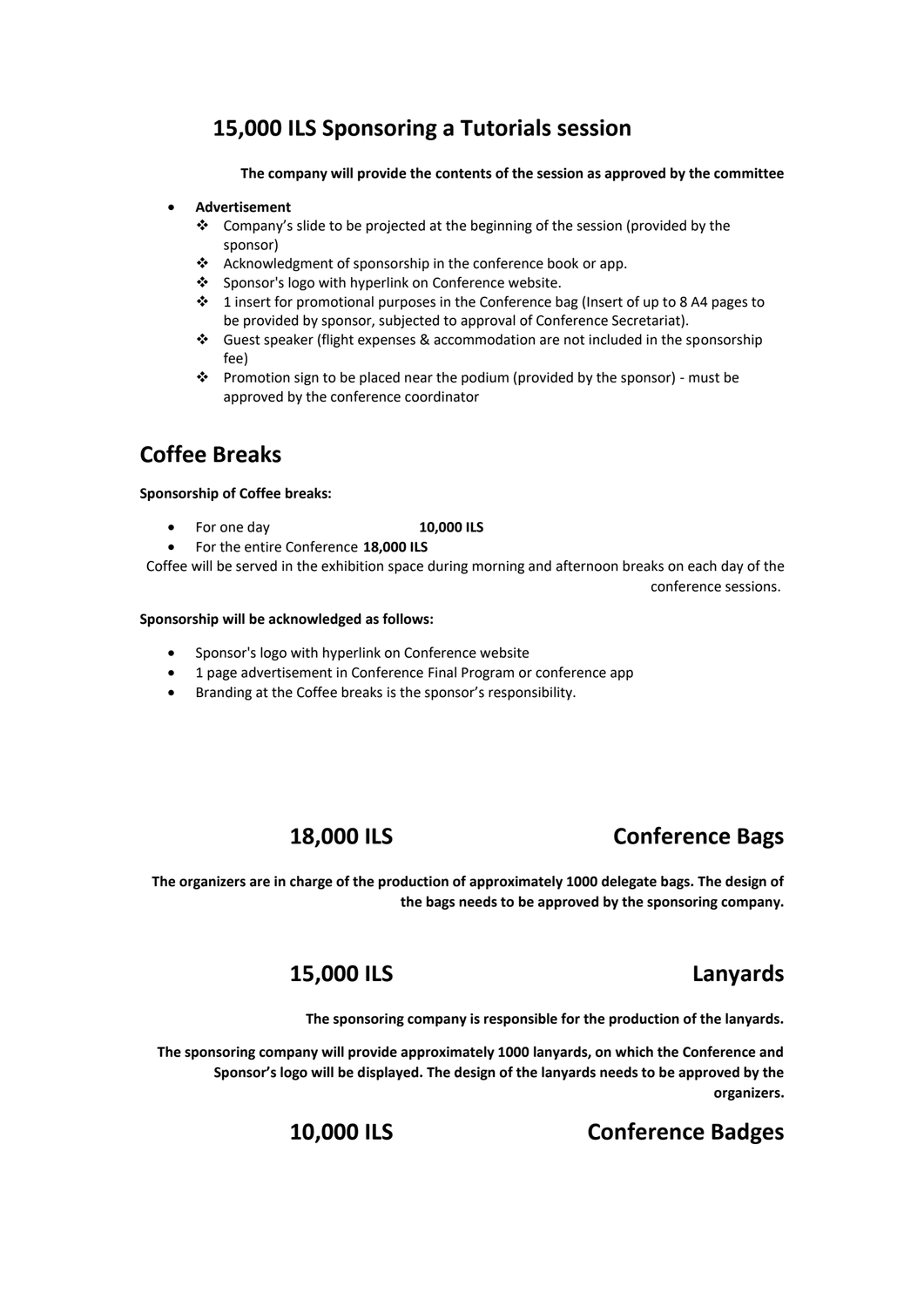**A badge will be given to each Conference participant. The Conference and sponsor's logo will be displayed on the badge.**

• Sponsor's logo with hyperlink on Conference Website

# **6,000 ILS Notepads & Pens**

**The sponsoring company is responsible for the production of the notepads and pens.** 

**The sponsoring company will provide approximately 1000 notepads and pens, on which the Conference and Sponsor's logo will be displayed.** 

**The design of the notepads and pens needs to be approved by the organizers.**

## **3,000 ILS Promotional Material**

**Inclusion of promotional materials, such as leaflets and brochures, in the Conference bags.**

**Please note that the material should be provided by the Sponsor and must be approved by the Secretariat (maximum size A4, maximum 8 pages).**

## **5,000 ILS Advertisements**

**Full-page color advertisements are available in the following Conference publications:**

- Final Program/Abstract Book Internal Page
- Additional advertisements within the publication are available by application.

## **Information for Sponsors and Exhibitors**

An application for sponsorship can be made in writing with the enclosed booking form to: Ravit Mitchell

Industry Liaison Manager

Paragon Israel

15, Abba Even St. Herzliya, Israel

Mobile : +972-50-7419990

E-mail: [rmitchell@paragong.com](mailto:רrmitchell@paragong.com)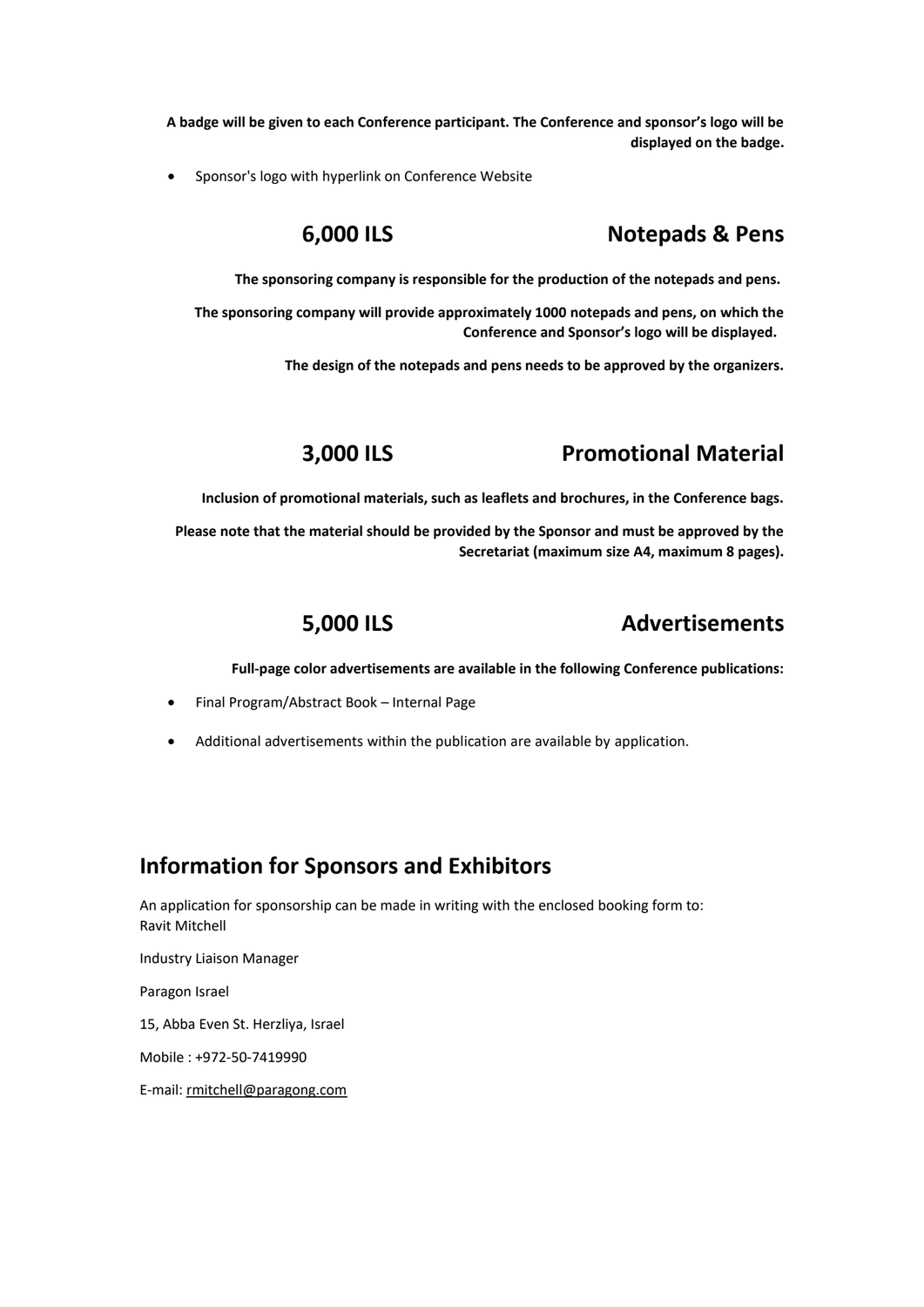All company details, as filled in the form, will be used for advertisement.

Once an application is made, a contract will be sent to you for completion. This contract should be signed and returned with a 50% deposit payment to the above Sponsorship/Exhibition office address. Alternatively, an invoice for the deposit can be requested on the booking form. Once this has been received, a confirmation of Sponsorship and an invoice will be sent to the Sponsor.

### **Terms of Payment**

50% due with signed application form

50% due by 1 April, 2022

The total amount should be received before the opening date of the Conference.

### **Payment Methods**

Option 1: Payment by Credit Card Option 2: Payment by Bank Transfer Bank charges are the responsibility of the customer

## **Cancellation Policy**

Cancellations will be accepted by writing only. Cancellation notice received by 1 February, 2022 will be entitled to 50% reimbursement of the sponsorship payment under the condition that the allocated space will be rented to another exhibitor.

No reimbursement will be possible from 1 February, 2022

### **Terms and Conditions**

The terms and conditions as above. Please note that the signature of the sponsorship / exhibition form indicates acceptance of these terms and conditions

## **The 2nd Israeli Congress of Facial Plastic and Reconstructive Surgery**